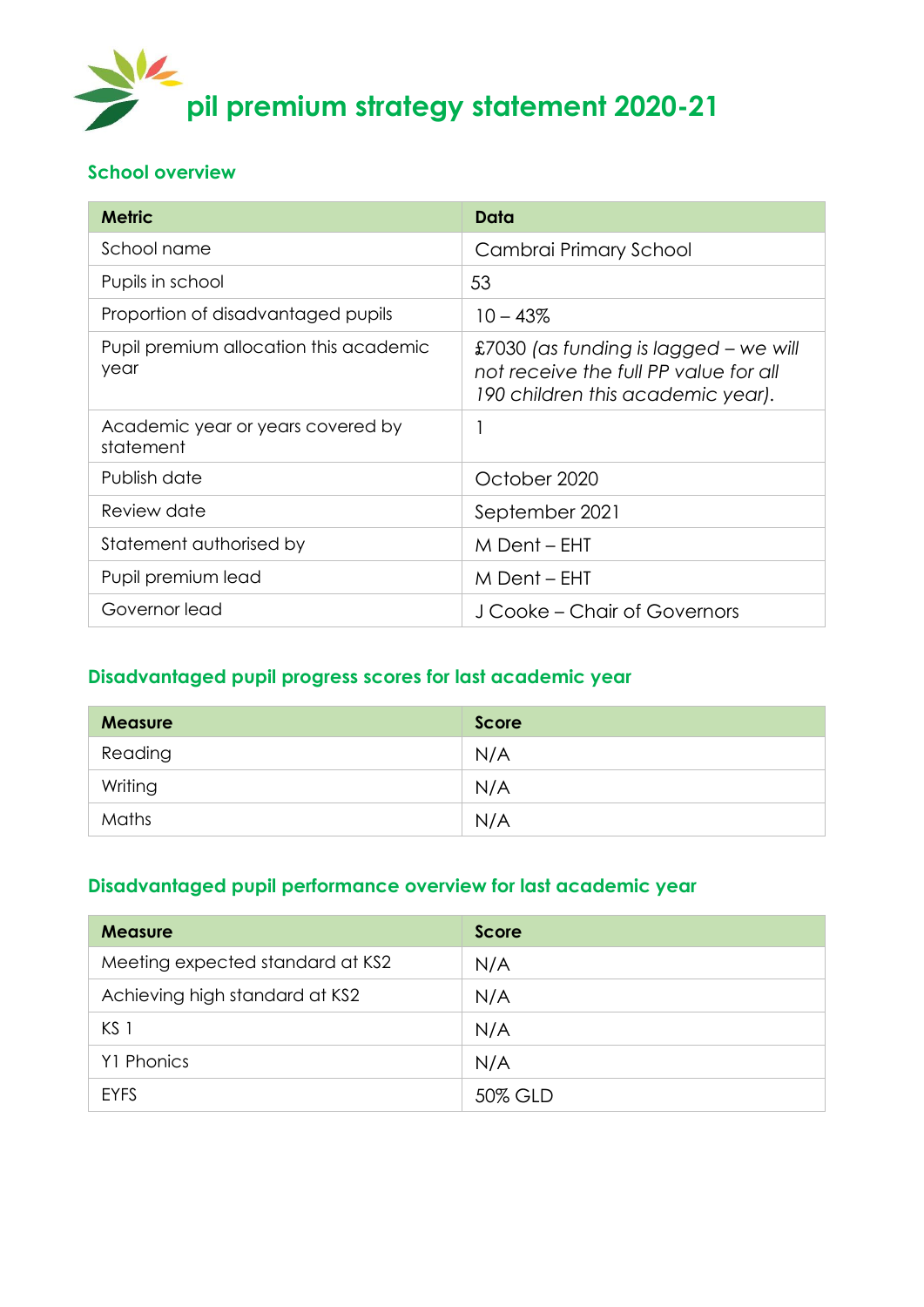### **Strategy aims for disadvantaged pupils**

| <b>Measure</b>                                   | <b>Activity</b>                                                                                                                                                                                                       |
|--------------------------------------------------|-----------------------------------------------------------------------------------------------------------------------------------------------------------------------------------------------------------------------|
| Priority 1                                       | Ensure all relevant staff have received paid-for training<br>to deliver the new phonics scheme effectively – work<br>with the English Hub - to ensure disadvantaged<br>children meet the standards expected by Year 1 |
| Priority 2                                       | Ensure the attendance of disadvantaged children is<br>not a barrier to success.                                                                                                                                       |
| Barriers to learning<br>these priorities address | Ensure staff follow the agreed research driven<br>materials effectively to ensure progress in phonics.<br>Poor attendance is a barrier to keeping up with the<br>planned curriculum. A potential second lockdown.     |
| Projected spending                               | £2500                                                                                                                                                                                                                 |

## **Teaching priorities for current academic year**

| Aim                                      | Target                                                            | <b>Target date</b> |
|------------------------------------------|-------------------------------------------------------------------|--------------------|
| Progress in Reading -<br><b>EYFS</b>     | Ensure 67% D/A children at least<br>meet the ELG in reading       | <b>July 2021</b>   |
| Progress in Writing -<br><b>EYFS</b>     | Ensure 67% D/A children at least<br>meet the ELG in writing       | <b>July 2021</b>   |
| Progress in<br><b>Mathematics - EYFS</b> | Ensure 67% D/A children at least<br>exceed the ELG in number / NP | <b>July 2021</b>   |
| Phonics                                  | Ensure 75% D/A children meet the<br>expected standard in Y1 PSC   | <b>July 2021</b>   |

### **Targeted academic support for current academic year**

| <b>Measure</b> | <b>Activity</b>                                                                                                        |
|----------------|------------------------------------------------------------------------------------------------------------------------|
| Priority 1     | Ensure all relevant staff have received paid-for training<br>to deliver the new phonics scheme effectively             |
| Priority 2     | Ensure the effective phonics intervention leads to<br>children meeting the standard expected of them by<br>the Y1 PSC. |
| Priority 3     | Ensure that effective Early Years intervention leads to<br>children meeting the GLD standard.                          |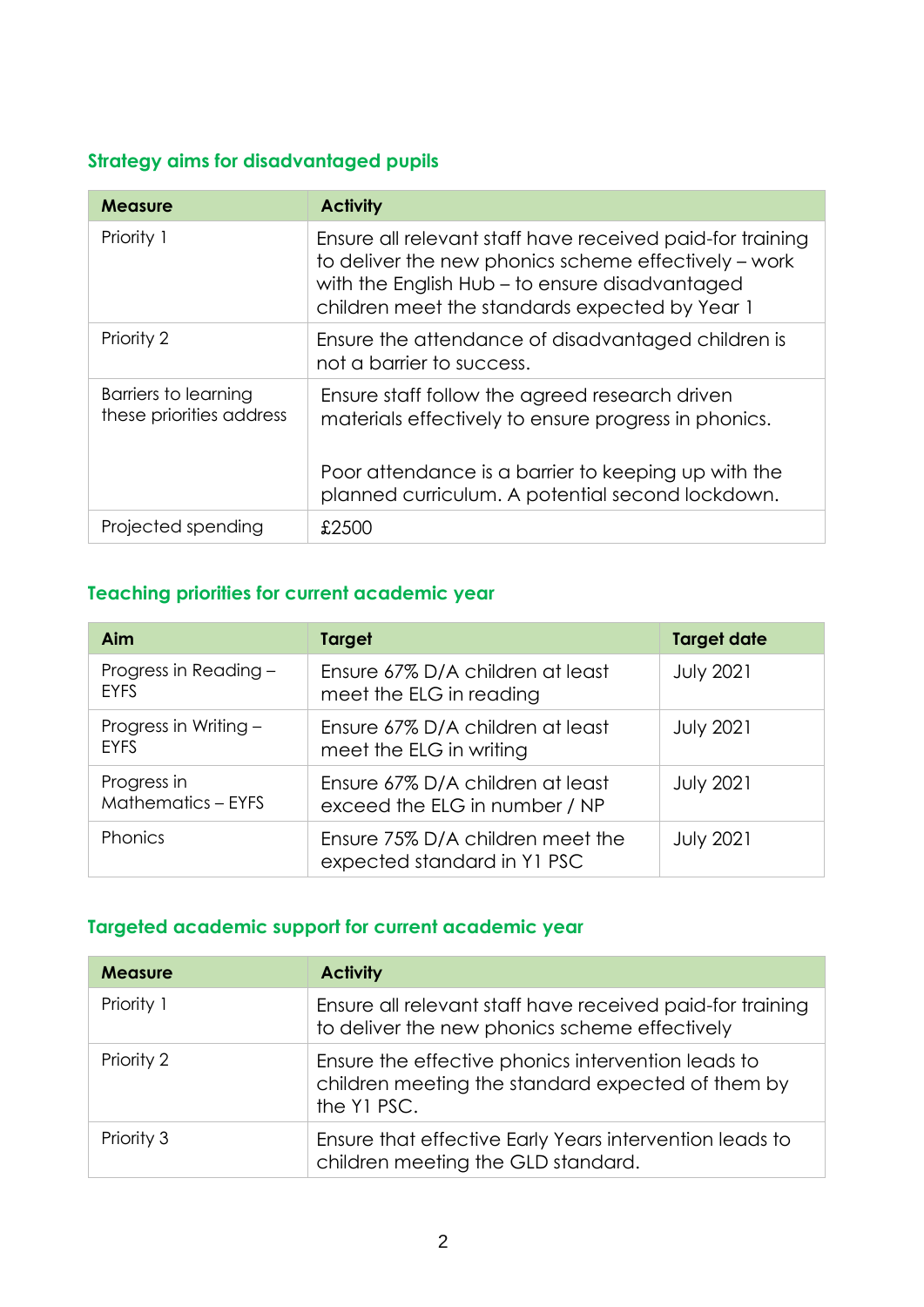| Barriers to learning<br>these priorities address | Ensure staff follow the agreed research driven<br>materials effectively to ensure progress. |
|--------------------------------------------------|---------------------------------------------------------------------------------------------|
|                                                  | Ensure time and staffing is planned effectively to<br>prioritise intervention.              |
|                                                  | Potential lockdown situation – access to home<br>technology.                                |
| Projected spending                               | £1500                                                                                       |

## **Wider strategies for current academic year**

| <b>Measure</b>                                   | <b>Activity</b>                                                                                                                                                          |
|--------------------------------------------------|--------------------------------------------------------------------------------------------------------------------------------------------------------------------------|
| Priority 1                                       | Additional EWO support to effectively support the<br>attendance of the most vulnerable children.                                                                         |
| Priority 2                                       | Ensure PP are able to partake in all school<br>opportunities which require donations from families                                                                       |
| Priority 3                                       | Additional support from school psychologist to support<br>the most vulnerable children in relation to anxiety and<br>trauma. Individual and group intervention in place. |
| Barriers to learning<br>these priorities address | Improving attendance and readiness to learn for the<br>most disadvantaged pupils. Ensure children<br>experience the full co-curriculum offer.                            |
| Projected spending                               | £3000                                                                                                                                                                    |

# **Monitoring and Implementation**

| Area                | <b>Challenge</b>                                                                                              | <b>Mitigating action</b>                                                                                                 |
|---------------------|---------------------------------------------------------------------------------------------------------------|--------------------------------------------------------------------------------------------------------------------------|
| Teaching            | Ensuring staff use and<br>remain faithful to the bought<br>in phonic and vocabulary<br>development approaches | Monitoring centred around<br>phonic and vocabulary<br>acquisition teaching - internal<br>and external validation         |
| Targeted<br>support | Ensuring time is protected to<br>facilitate the small<br>intervention groups.                                 | Timetabled in sessions. EHY<br>seeking additional funding to<br>support high needs children<br>with additional capacity. |
|                     | Access to technology during<br>a second lockdown.                                                             | School has enough devices to<br>supply 18 children with ipads -<br>well over PP figure.                                  |
| Wider strategies    | The attendance of some<br>disadvantaged children is                                                           | EWO aware of all needs.<br>Disaggregation of SEND                                                                        |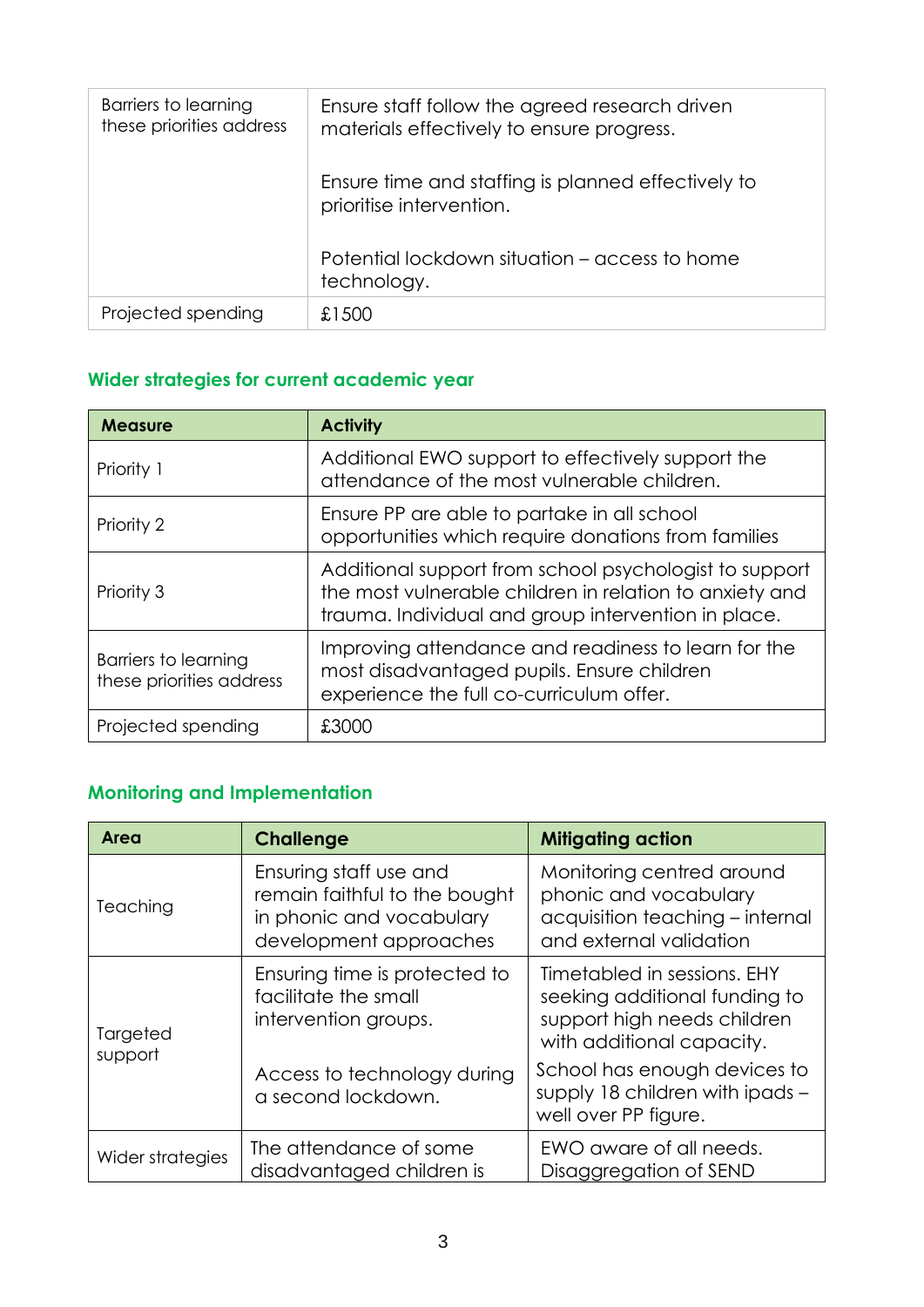| disproportionately affected | I appointments / issues / |
|-----------------------------|---------------------------|
| by SEND needs.              | increased self isolation. |

# **Review: last year's aims and outcomes** *(to be completed at end of year)*

| Aim                               | <b>Outcome</b>                                                                                                                                                                                                                                                                                                                                                                                                                                                                                                                                              |
|-----------------------------------|-------------------------------------------------------------------------------------------------------------------------------------------------------------------------------------------------------------------------------------------------------------------------------------------------------------------------------------------------------------------------------------------------------------------------------------------------------------------------------------------------------------------------------------------------------------|
| Progress in Reading<br>/ Phonics  | <b>Year 1:</b> 79% of our Y1 cohort passed the PSC in June 2021<br>- close to the 2019 national average and despite the<br>pandemic. By December 2021, we expect this to be 95%.<br>3 of the 6 PP children attained the standard, those who<br>did not are on the SEND register and 2 are expected to<br>achieve by December 2021. One child is leaving for<br>specialist provision. Our tracking system shows that PP<br>made outstanding progress over the year from their<br>starting points, compared to 'good' progress for the rest<br>of the cohort. |
|                                   | <b>Reception:</b> 3 out of 5 PP children attained the GLD, but 4<br>out of 5 PP children attained the Word Reading ELG as<br>this was a key priority for the setting. PP children as a<br>group are identified as making outstanding progress over<br>the year. The one PP child who did not achieve the<br>measure arrived in school during the summer term.                                                                                                                                                                                               |
| Progress in Writing               | <b>Year 1:</b> writing has seen the biggest COVID impact across<br>school, but PP children achieved more highly than 'other'<br>children in the cohort. 3/5 children achieved the<br>expected standard (60%), compared to only 50% of the<br>rest of the cohort. Writing is a key priority for 2021/22.                                                                                                                                                                                                                                                     |
|                                   | Reception: 3 out of 5 PP children (60%) attained the ELG,<br>in line with the GLD. This is below the 77% full class<br>measure. One PP child who did not achieve the measure<br>arrived in school during the summer term and the other<br>has a SEND support plan in place.                                                                                                                                                                                                                                                                                 |
| Progress in<br><b>Mathematics</b> | Year 1:                                                                                                                                                                                                                                                                                                                                                                                                                                                                                                                                                     |
|                                   | Reception: 3 out of 5 PP children (60%) attained the<br>Number & Numerical Patterns ELG, in line with the GLD.<br>This is below the 81% full class measure. One PP child who<br>did not achieve the measure arrived in school during the<br>summer term and the other has a SEND support plan in<br>place.                                                                                                                                                                                                                                                  |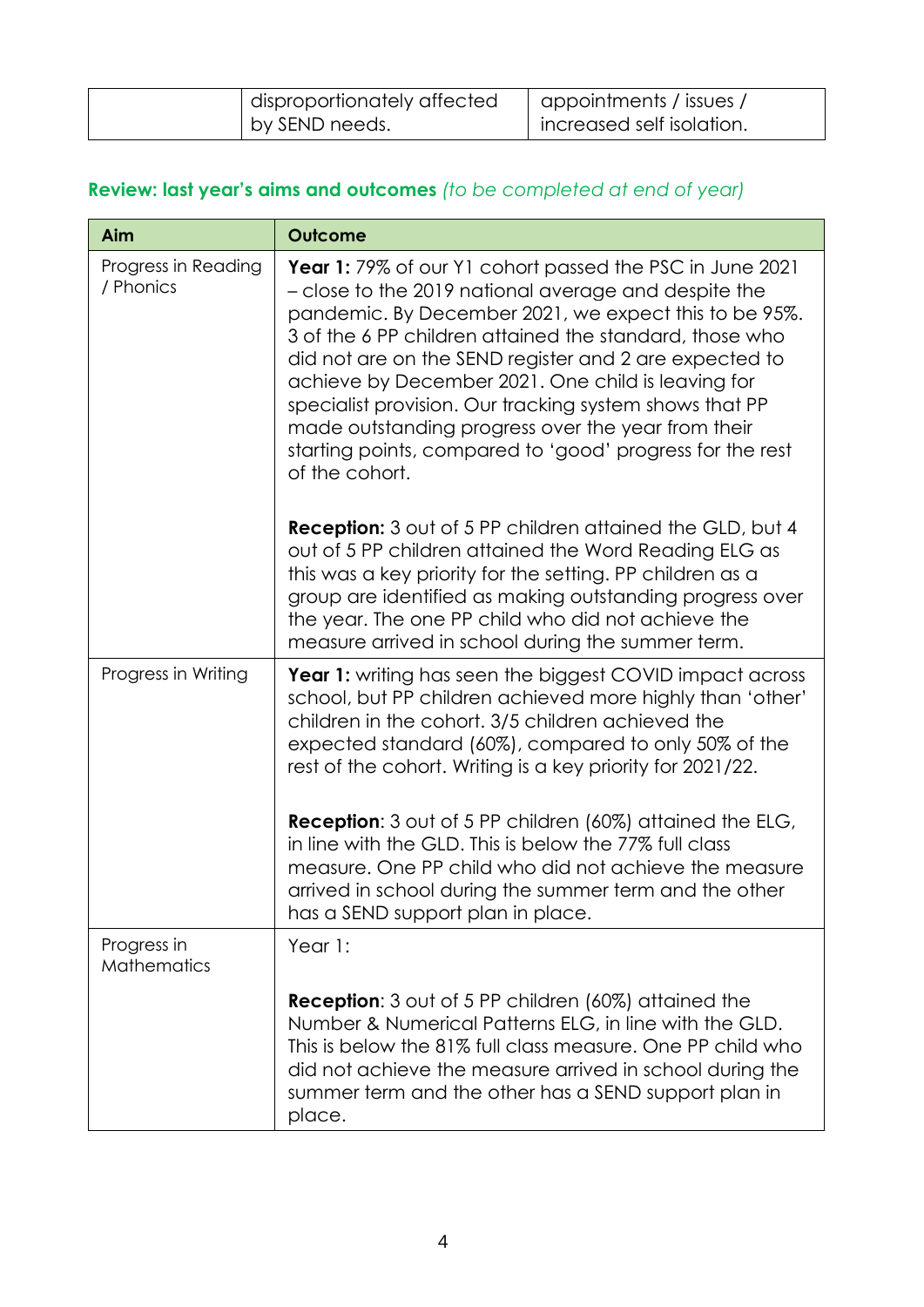### **Review: last year's wider impact** *(to be completed at end of year)*

- All children attended all events, activities and trips which required donations, regardless of whether individual families paid or not
- The quality of teaching in phonics has improved considerably. The English Hub quality assurance process highlights our practice as strong and worthy of sharing more widely. Our overall phonics results are excellent, when considering the pandemic impact.
- TA and teacher training has led to more focused and targeted intervention for early reading
- Access to technology was no barrier to remote learning during the school closures; devices were shared freely – and any children who did not access remote learning were given a place in school as a vulnerable learner. Our attendance / engagement matrices show that all bar one child in our school either engaged well, or were in school.
- Attendance systems and procedures have improved due to bought in time from the EWO. Full year attendance for all children is: 95.8% Full year attendance for PP children is: 89.9% This is affected significantly by one child, when removed this is 94.6% March 8th – End attendance for all children is: 96.2% March 8<sup>th</sup> – End attendance for PP children is: 91.7% (This is affected significantly by one child, when removed this is 95.9% The number of full year PA children are: 7 (4 left school, but were kept on roll for safeguarding purposes, 1 was travelling and 1 has significant medial needs) The number of full year PA children who are PP are: 3 (one left, 2 SEND – medical and part time timetable) The number of March - End PA children are: 5 (8.9%) The number of March - End PA children who are PP are: 2 (SEND – medical and part time timetable)
- During times when the government did not provide school meals vouchers, our school chose to do so, using our PP fund
- $\bullet$  91% of PP attended free extra curricula clubs from March 8<sup>th</sup> these included: sports, football, ICT, Creative, music